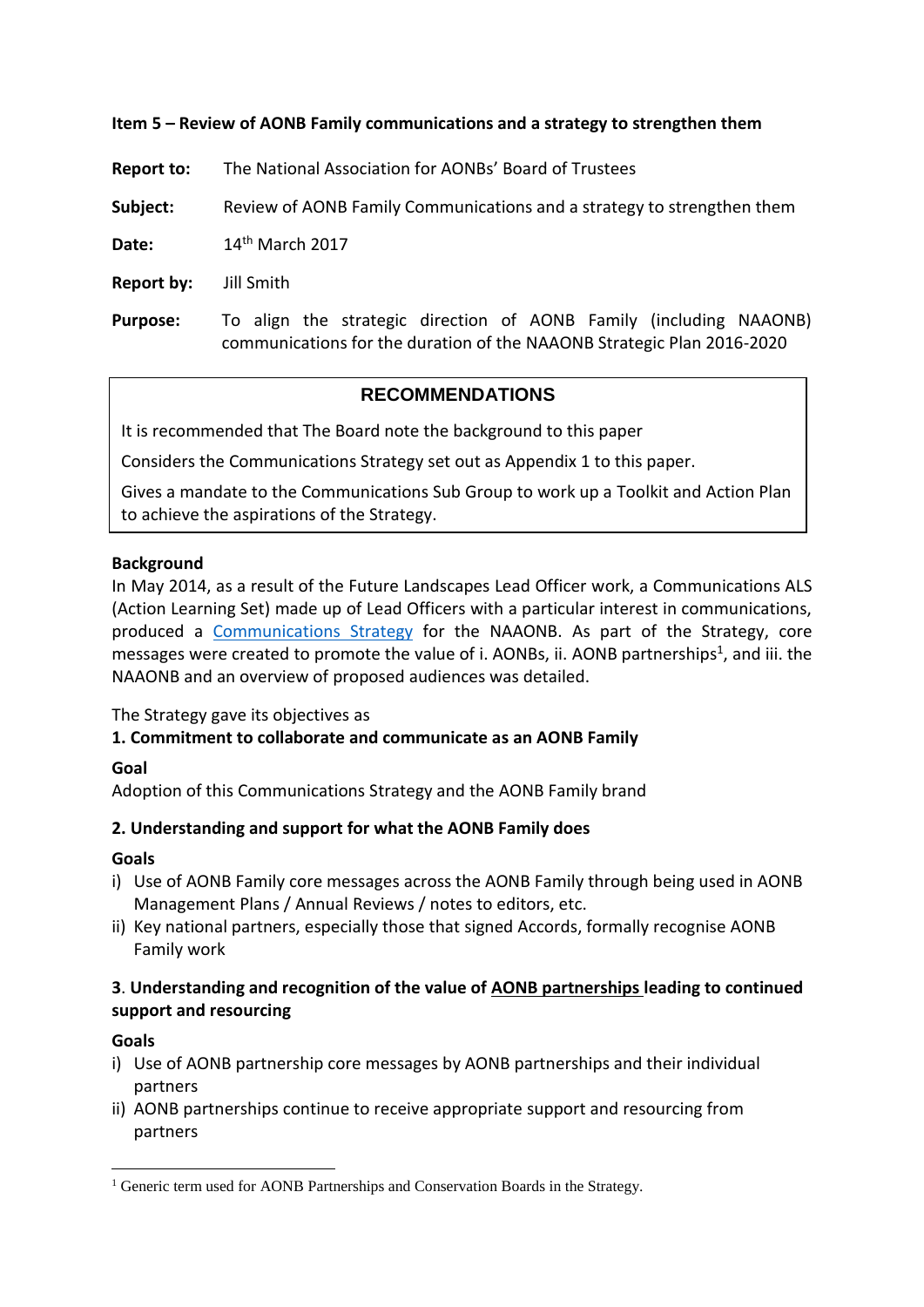# **4. Understanding and recognition of the value of the NAAONB leading to continued support and resourcing**

## **Goals**

- i) Use of NAAONB core messages by partners and members
- ii) NAAONB continue to receive appropriate support and resourcing

The NAAONB Communications Manager designed an Action Plan based on the Business Plan communications tasks, and led on taking the Strategy forward, facilitating the work required.

In May 2015, as a result of an NAAONB audit on AONB Family engagement with the Strategy, its name was changed to AONB Family Communications Strategy, and the Action Plan, and its updating, became a regular feature of the bi-monthly online Comms Drop In sessions. The Strategy was reviewed between April-May 2016 with very little update being considered necessary by the Communications Officers apart from the use of stronger language needed to ensure the whole of the AONB Family engaged with national campaigns. This was to ensure the campaigns/actions reaped the most benefit from the work undertaken.

Over the past couple of years as collaboration within the AONB Family has increased, engagement with national communications has increased but can still be patchy.

#### **How we are changing**

Becoming a Charity has given us impetus to review how we communicate. A new [Brand](http://www.landscapesforlife.org.uk/images/Charity-Brand-Strategy-FINAL.pdf)  [Strategy](http://www.landscapesforlife.org.uk/images/Charity-Brand-Strategy-FINAL.pdf) was approved by the Board at their last meeting and launched with the [Annual](http://www.landscapesforlife.org.uk/images/Annual-Report-2016-FINAL.pdf)  [Report](http://www.landscapesforlife.org.uk/images/Annual-Report-2016-FINAL.pdf) at the Chairmen's Conference. As a core team we have discussed changes and improvement of communications methods. We have also met with the AONB Communications Officers and Lead Officers in separate meetings (notes can be read in Appendices 2 and 3) where we worked with them to assess communications priorities using the Future Landscapes' methodology of Importance, Acceptability and Possibility.

The results of the meetings were similar. Both the Communications Officers and Lead Officers confirmed that our aim should be to continue raising the AONB profile nationally. In additional the Lead Officers felt strongly that we should concentrate our efforts on a political audience.

The top priorities to communicate over the next four years coming out of both meetings are

- The value of AONBs in terms of Natural Capital/ecosystem services
- The value of AONBs to the UK's health and wellbeing
- Inspiring people to feel ownership and sense of place
- The importance of AONB Management Plans, as planning is key to conservation
- The AONB Family offer post Brexit

There was strong agreement from both groups that working collaboratively and speaking collectively with one voice would strengthen our messages and as a Family they should commit more time to doing this.

The Communications Officers also considered in depth (and have set up a sub group to take this work forward)

• What do we want to say?